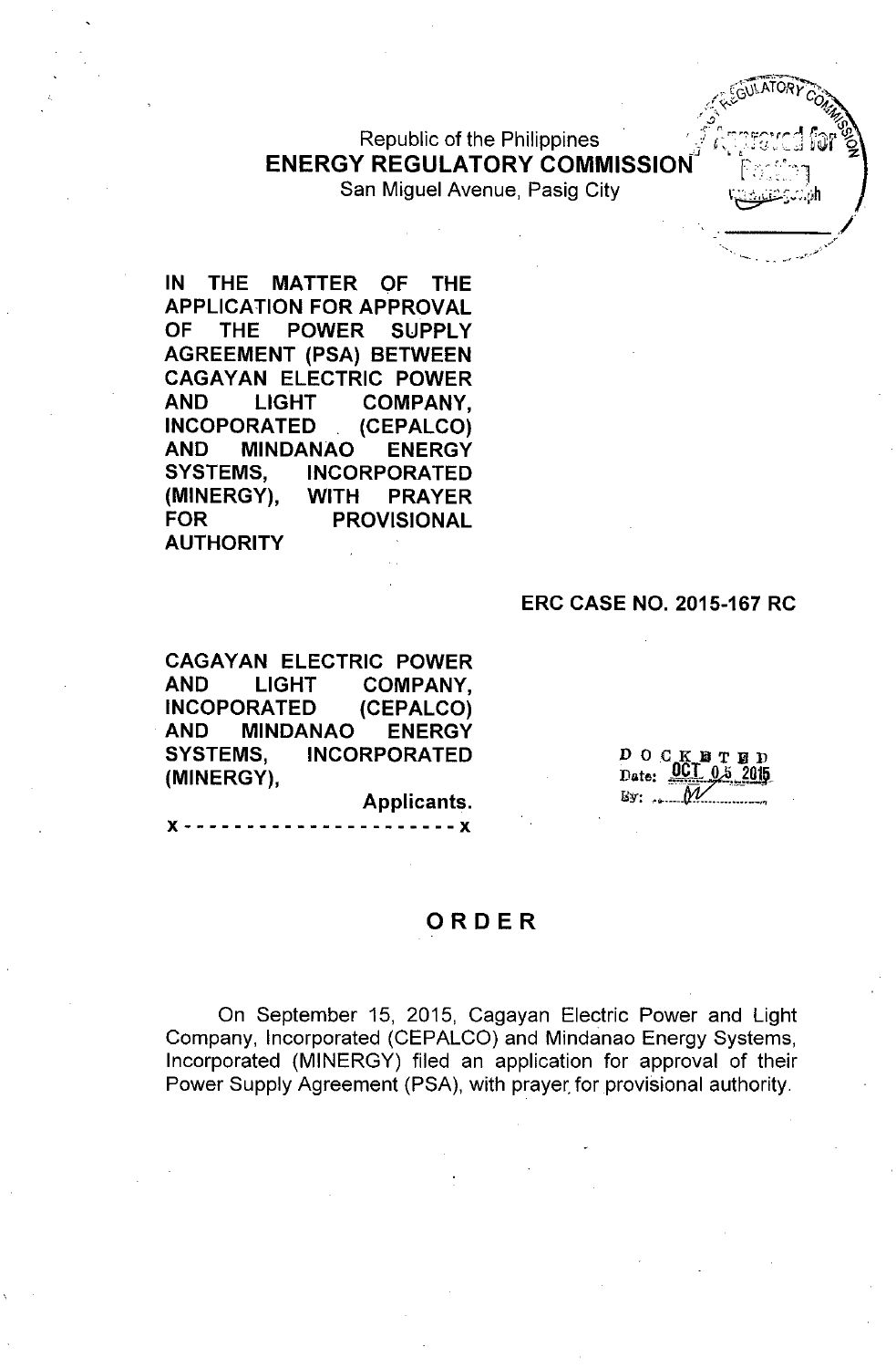In the said application, CEPALCO and MINERGY alleged, among others, that:

#### **The Applicants**

- 1. CEPALCO is a private electric distribution utility organized and existing under the laws of the Republic of the Philippines, with office address at CEPALCO Administration Building, Masterson Avenue, Upper Balulang, Cagayan de Oro City. It has a legislative franchise to distribute electricity in the City of Cagayan de Oro<sup>1</sup>, and the Municipalities of Tagoloan, Villanueva and Jasaan, all in the Province of Misamis Oriental. A copy of its Certificate of Public Convenience and Necessity (CPCN) is attached to the application as Annex "A";
- 2. MINERGY is a corporation duly organized and existing under the laws of the Republic of the Philippines, with principal address at MINERGY Road, Tablon, Cagayan de Oro City. Copies of its Certificate of Incorporation, Articles of Incorporation and By-Laws, and General Information Sheet (GIS) are, likewise, attached to the application as Annex "B" and series;

# **Nature of the Application**

3. Pursuant to Rule 20 (B) of the ERC Rules of Practice and Procedure, approved by the Commission on June 22, 2006 in Resolution No. 38, Series of 2006, the application is submitted to the Commission for its review and approval of the PSA dated August 25, 2015 between CEPALCO and MINERGY. A copy of the said PSA is attached to the application as Annex "C";

Except the Barangays of Baikingon, San Simon, Pagatpat, Tagpangi, Pagalungan, Taglimao, Tuburan, Pigsagan, Tumpagon, Bayanga, Mambuaya, Dansolihon, Tignapoloan, Besigan, and a portion of Canitoan, all located in the City of Cagayan de Oro, (Republic Act No, 9284, Section 11)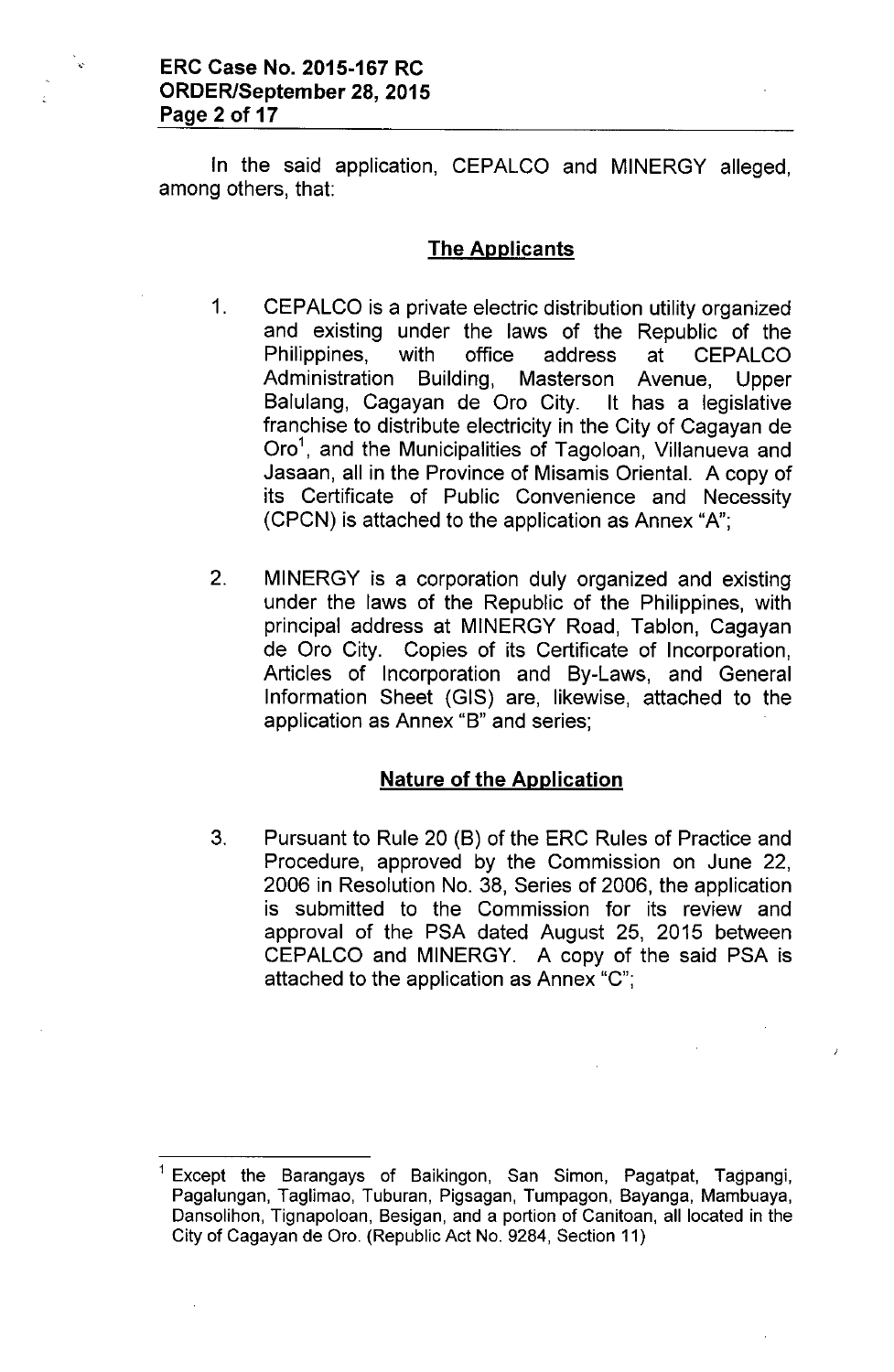$\ddotsc$ 

# Compliance with Pre-filing Requirements

- 4. In compliance with Rule 6 of the ERC Rules of Practice and Procedure, they have furnished the legislative bodies of each of the local government units in CEPALCO's franchise area and in the place where MINERGY holds its principal office with copies of the application and all its annexes and accompanying documents. The corresponding proofs of receipt are, likewise, attached to the application as Annexes "0" and series;
- 5. Further, they have caused the publication of the application in its entirety, excluding its annexes, in a newspaper of general circulation within CEPALCO's franchise area. Copies of the newspaper and the corresponding affidavit of publication are attached to the application as Annexes "E" and "E-1", respectively;

#### **Statement of Facts**

- 6. Shortage of Power Supply in the Mindanao Grid. The Mindanao Grid is currently facing a deficit in its power supply. The generating capacity in the Grid is no longer sufficient to meet the power requirements of Mindanao;
- 7. The Power Sector Assets and Liabilities Management Corporation (PSALM), which took over all the generating assets of the National Power Corporation (NPC) pursuant to Republic Act No. 9136, otherwise known as the Electric Power Industry Reform Act of 2001 or the EPIRA, supplies the bulk of the power requirements of Mindanao. However, the PSALM has drastically reduced its power supply commitments to distribution utilities in Mindanao, including CEPALCO;
- 8. As a result, Mindanao has experienced significant power outages, adversely affecting local businesses and the daily lives of all electricity consumers;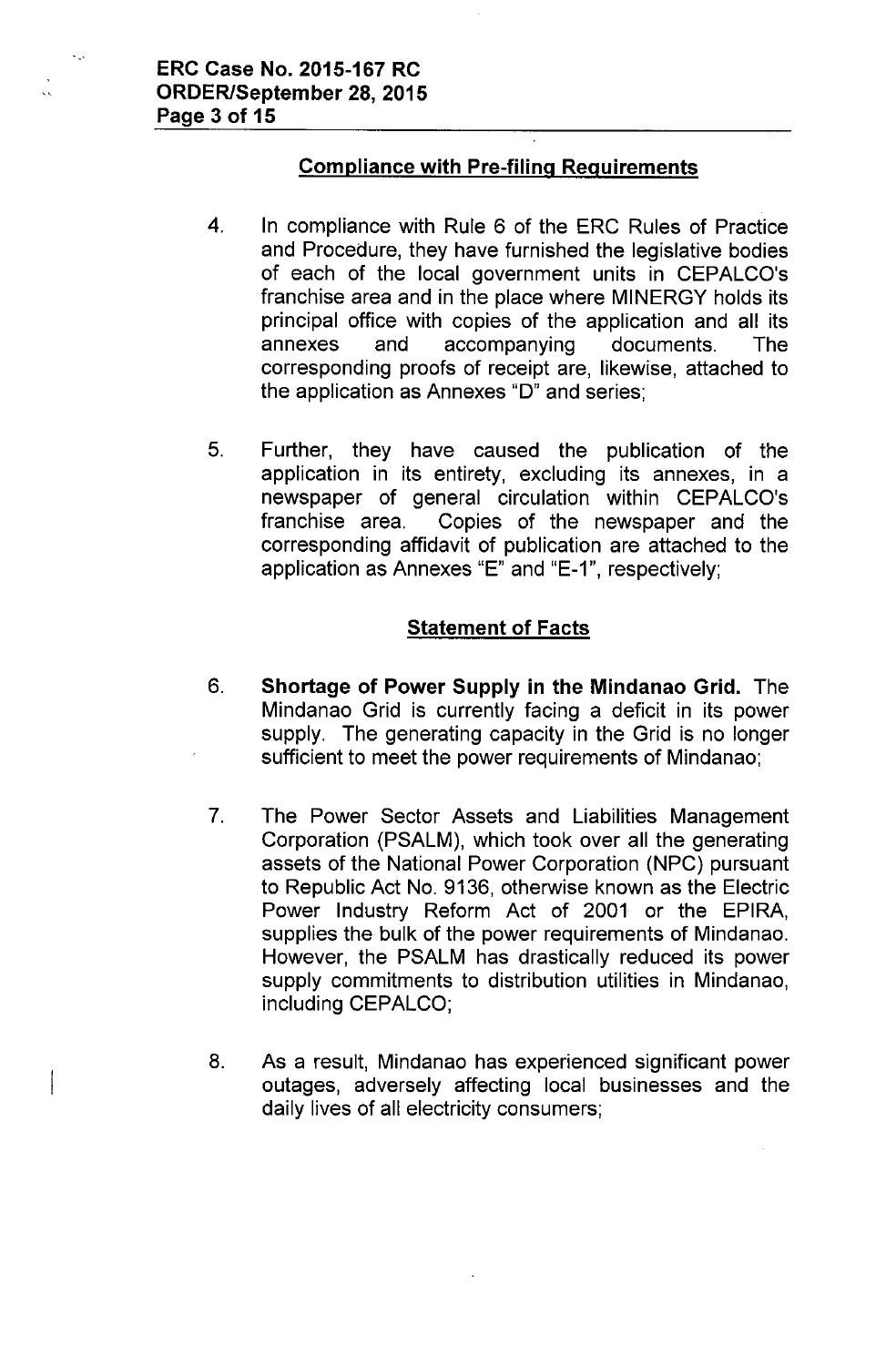$\ddot{\phantom{a}}$ 

 $\mathcal{L}$ 

- 9. **Insufficiency of CEPALCO's Power Supply.** At present, CEPALCO's power supply is not sufficient to meet the power requirements of its franchise area. As a result, its customers have to endure as much as four (4) hours of daily rotational brownouts;
	- 9.1 CEPALCO has a projected peak demand of 177 MW from the third quarter of 2015 up to the end of the year. However, its total contracted supply is only 166 MW, resulting in a supply deficiency of 11 MW. The supply deficiency is expected to continue in 2016 up to the third quarter of 2017 with projected deficits of 19 MW and 12 MW, respectively. A copy of its Supply-Demand Scenario is attached to the application as Annex **(IF"'** ,
	- 9.2 **Supply from the PSALM.** The PSALM currently supplies a significant portion of CEPALCO's power requirements;
	- 9.3 CEPALCO's Contract for the Supply of Electric Energy (CSEE) with the PSALM expired last March 25,2015. PSALM has not renewed the said CSEE, and its current supply to CEPALCO is on a monthto-month basis, without certainty on the contract levels. From April 2015 to July 2015, CEPALCO sourced about seventy-six percent (76%) of its power requirements from the PSALM;
	- 9.4 **The PSALM Certification.** On August 20, 2014, the PSALM issued a letter informing CEPALCO that it has no available capacity to supply the latter's peak load requirement for 2015 and base load requirement for 2016 onwards. A copy of the said letter is attached to the application as Annex "G";
- 10. **CEPALCO's Demand Projections.** The current shortage is expected to increase due to the steadily increasing power demand of CEPALCO's customers. The expected increase is indicated in its Distribution Development Plan (DDP), a copy of which is attached to the application as Annex "H";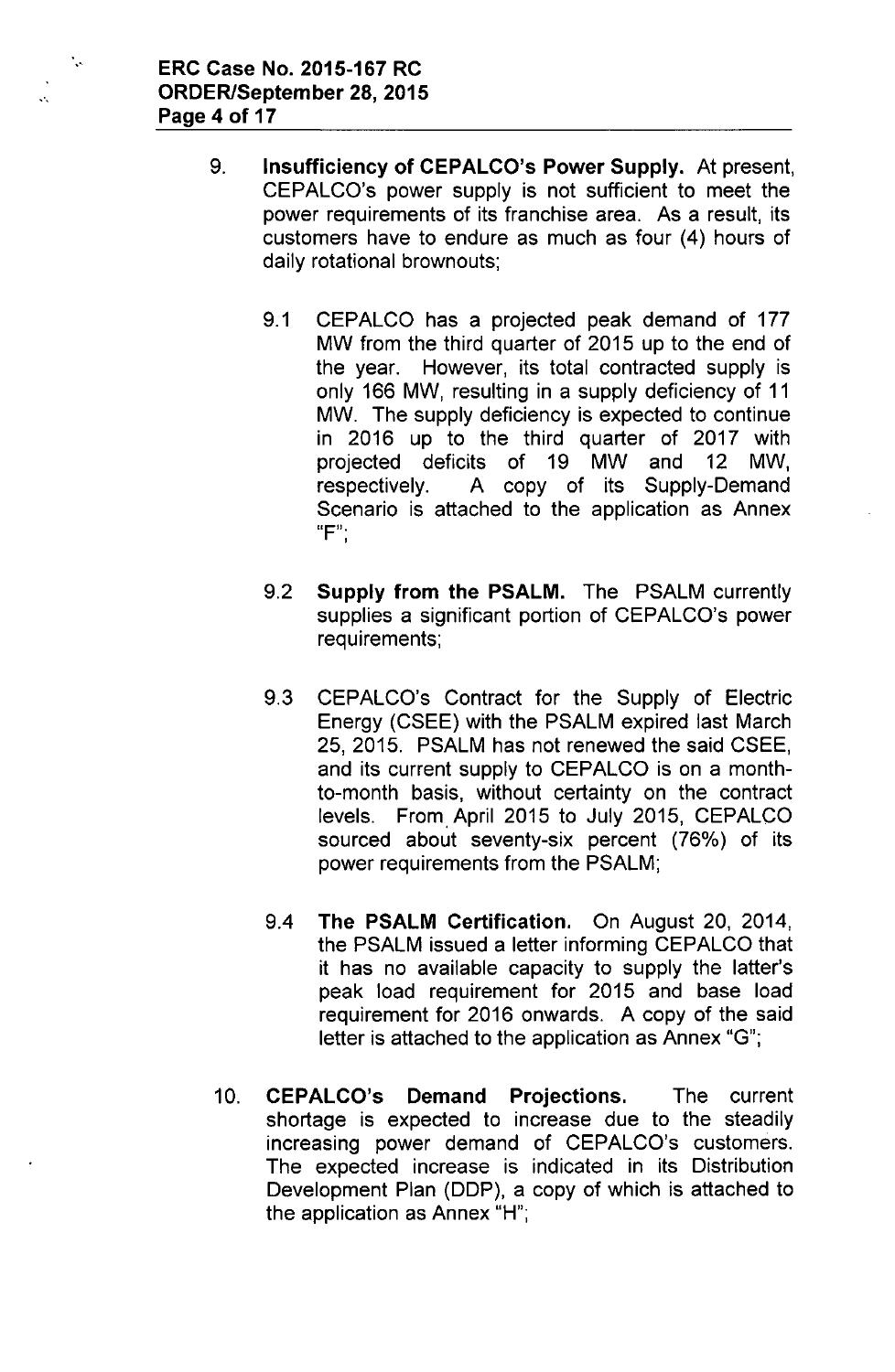$\mathcal{L}_{\mathcal{S}}$ 

- 11. Immediate Need for Power Supply. As previously stated, CEPALCO's customers have to endure as much as four (4) hours of daily rotational brownouts;
- 12. It is clear that CEPALCO needs to procure additional power supply that can be available at the soonest possible time. Thus, it executed efforts to procure the appropriate power supply;
- 13. MINERGY offered to supply power to CEPALCO from leased modular diesel-fired power generating sets to be installed in the latter's franchise area as an urgent and temporary solution to the power shortage. Modular generating sets are the most appropriate solution to immediate need for power supply because they can be deployed and installed expediently;
- 14. CEPALCO evaluated the offer and as a result, it executed the PSA with MINERGY for the supply of 10 MW. An affidavit supporting the foregoing is attached to the application as Annex "I";
- 15. The immediate implementation of the PSA will significantly mitigate, if not completely eliminate, the power outages. It will also address the need for voluntary de-loading by large customers under the Interruptible Load Program (ILP);
- 16. Under the law, no contract for the supply of power to a distribution utility like CEPALCO can become legally effective unless approved by the Commission. Hence, the application;

# Abstract of the PSA and Related Information

17. The Generation Facilities. MINERGY shall supply power under the PSA using leased modular diesel-fired power generating plants with a total net output of 10 MW to be located in Barangay Tablon, Cayagan de Oro City, connected to the distribution system of CEPALCO (the Modular Power Station);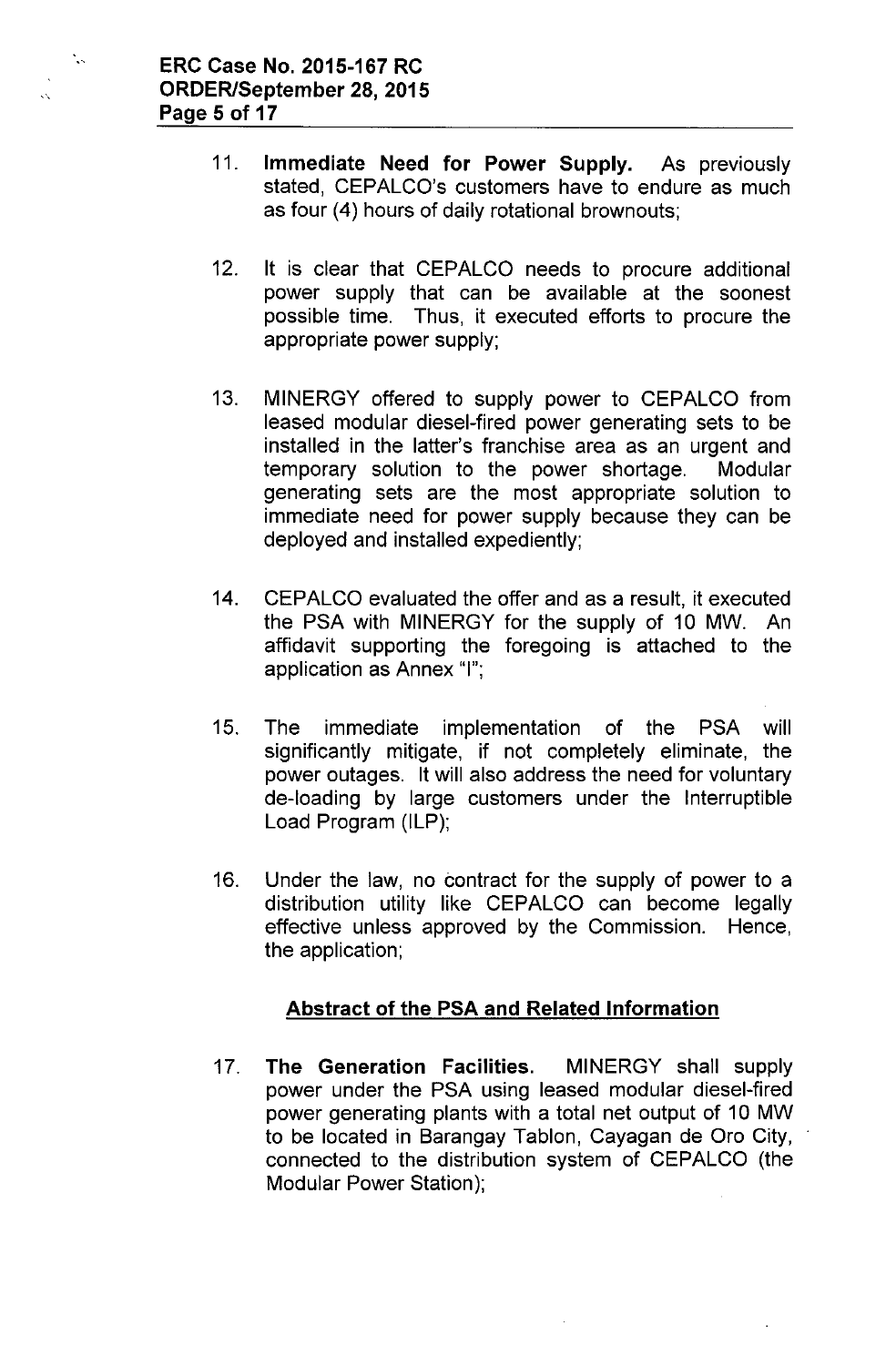N,

- 17.1 The Modular Power Station consists of eleven (11) units of diesel generator sets and auxiliaries, with a total installed capacity of 1,070 kW per unit;
- 17.2 The foregoing will be connected to CEPALCO's distribution system through a dedicated 34.5 kV tie-line to its Baloy Substation;
- 18. The specific fuel oil consumption (SFOC) of the Power Station shall not be greater than 0.265 liter/kWh. A copy of a certification on the Power Station's specific fuel oil consumption rate is attached to the application as Annex  $"J".$

#### 19. Salient Features of the PSA.

- 19.1 Supply of Power. Under the PSA, MINERGY shall supply or cause to supply 10 MW of capacity (Contracted Capacity) to CEPALCO, subject to the terms and conditions of the said PSA;
- 19.2 Term. The term of supply and purchase under the PSA shall be for two (2) years commencing on receipt of a provisional authority from the Commission;
- 19.3 Fuel Supply. For fuel supply security, MINERGY shall maintain sufficient fuel inventory equivalent to thirty (30) days of continuous operations;
- 19.4 Backup Power. In case of forced outage as defined in the PSA, MINERGY shall procure backup power, failing which MINERGY shall incur financial penalties;
- 20. Purchased Power Rate. For the capacity drawn by CEPALCO from MINERGY, the former shall charge the latter with a Capacity Fee, Operation and Maintenance Fees and Energy Fee, computed according. to the following formulae: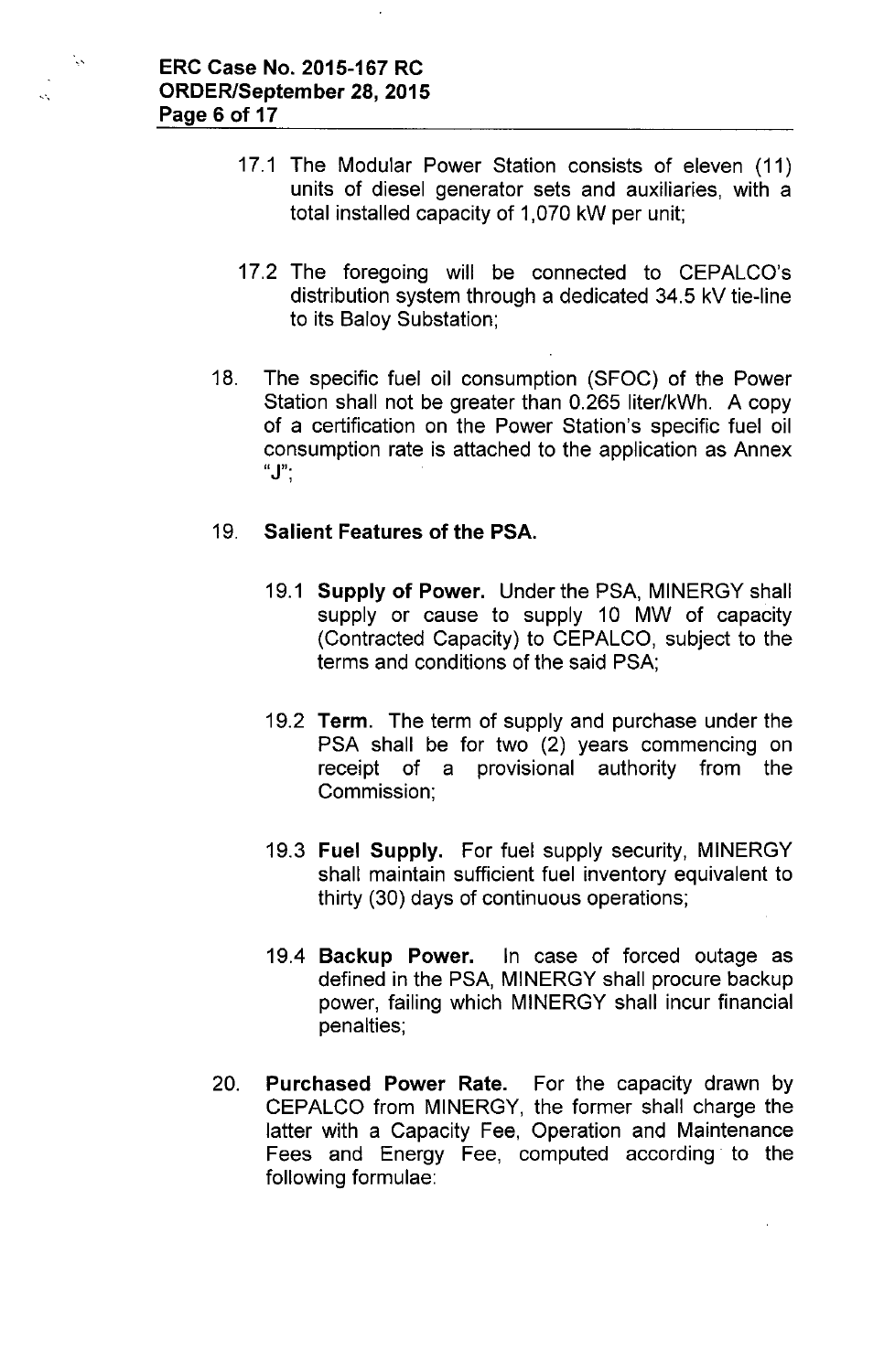$\mathbf{v}_\mathrm{S}$ 

20.1 Capacity Fee (CF).

$$
CF = \left\{ CFR \times \left[ \left( 0.8857 \times \frac{USD_{NEW}}{USD_{BASE}} \right) + (0.1143) \right] \right\} \times CC
$$

*Where:*

- CRF = Capital Recovery Rate PhP1,353.05/kW per month of
- $USD<sub>NEW</sub>$  = Average US Dollar - Philippine Peso Exchange Rate for the month as published by the Bangko Sentral ng Pilipinas (BSP)
- $USD_{BASE}$  =  $=$ Base US Dollar - Philippine Peso Exchange Rate PhP45.65/USD

$$
CC = Contracted Capacity\n= 10,000 kW
$$

#### 20.2 Operation and Maintenance Fee (OMF).

$$
OMF = \left\{OMFR \times \left[0.1317 + \left(0.8683 \times \frac{USD_{NEW}}{USD_{BASE}}\right)\right]\right\} \times AKWH
$$

*Where:*

- $OMFR =$ The O&M Fee Rate of PhPO.7229/kWh
- $USD<sub>NEW</sub>$  = Average US Dollar - Philippine Peso Exchange Rate for the month as published by the BSP
- $USD<sub>BASE</sub>$  = = Base US Dollar Philippine PesoExchange Rate PhP45.65/USD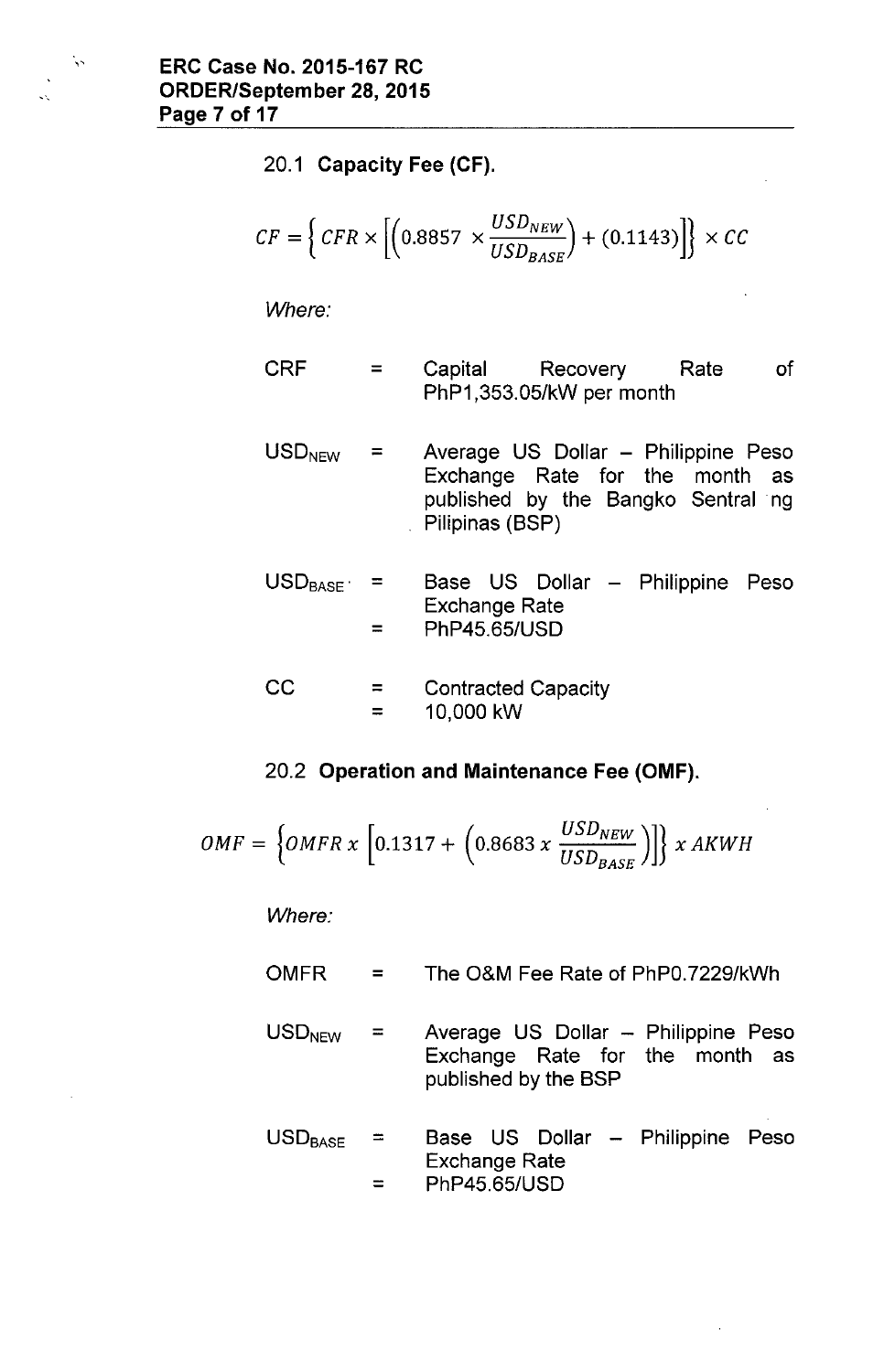$\mathcal{L}_{\mathcal{A}}$ 

 $AKWH =$  Actual electricity, in kWh, exported to the Buyer

#### 20.3 Energy Fee (EF).

The Energy Fee shall be the actual cost of fuel consumed during the period subject to the Specific Fuel Consumption cap of 0.265 liters per kWh and calculated based on the formula:

$$
EF = AFP \times \text{SFC} \times \text{AKWH}
$$

*Where:*

AFP SFC AKWH =  $=$ = = The actual fuel price of all fuel deliveries during the period The Specific Fuel Consumption of the plant capped at 0.265 li/kWh, if actual is above this SFC Actual electricity, in kWh, exported to the Buyer

# 20.4 Startup Costs (SC).

The Buyer shall pay the Supplier Start-Up Costs for the cost of starting up the Plant after period of shutdown due to any reason attributable to the Buyer. The Start-Up Costs shall be computed based on the prevailing price of diesel fuel at the time of the Start Up and paid in accordance with the following formula and schedule:

$$
SC = \left(FUEL_C \sum_{t=1}^{n} GENSETS_{C-t} + FUEL_W \sum_{y=1}^{m} GENSETS_{W-y}\right) \times AFP
$$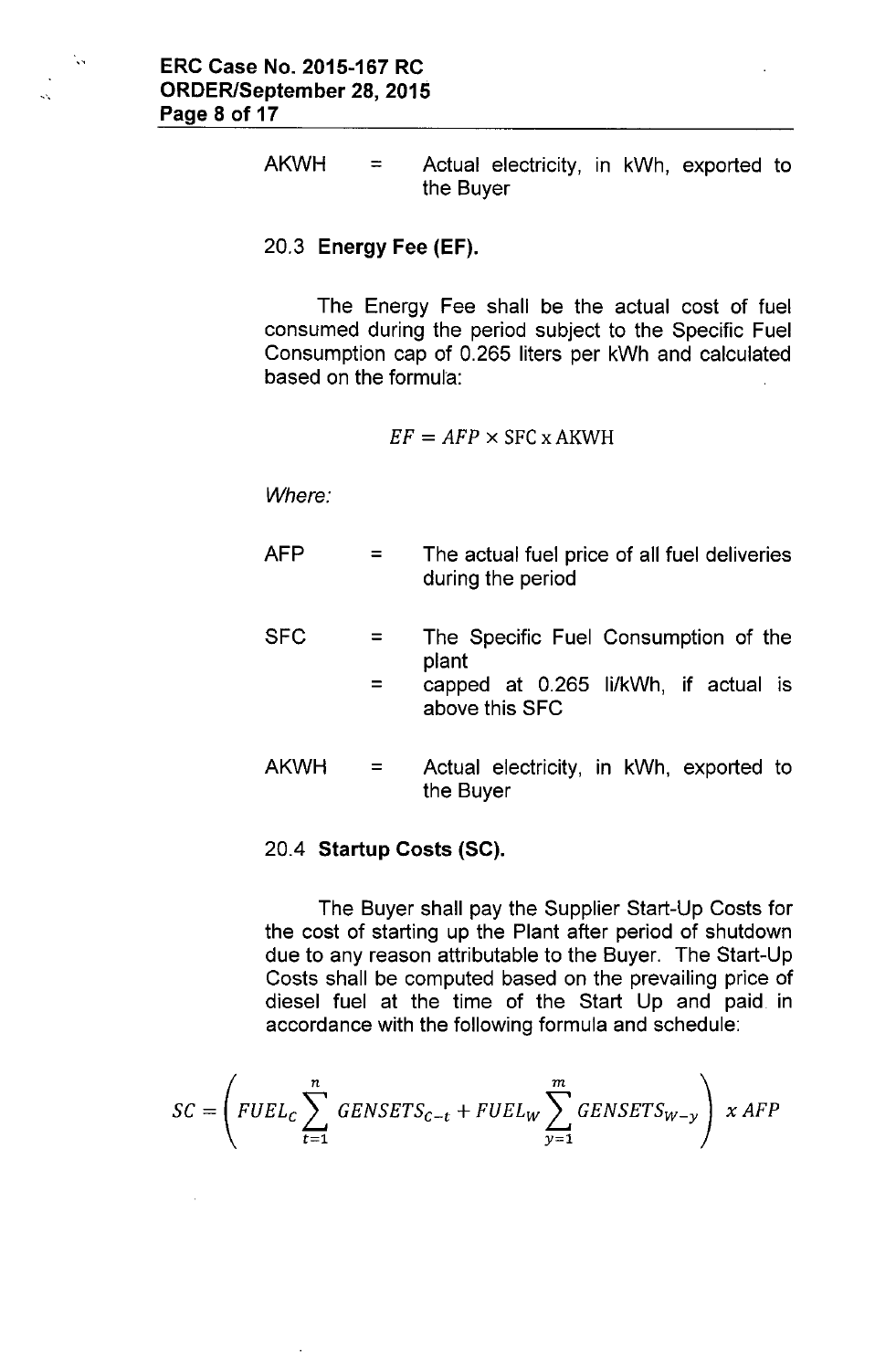$\frac{1}{2}$  ,

 $\ddotsc$ 

*Where:*

| <b>AFP</b> | = The actual fuel price of all fuel deliveries<br>during the period                                                               |  |  |  |  |
|------------|-----------------------------------------------------------------------------------------------------------------------------------|--|--|--|--|
| t          | = Number of cold startups during<br>the<br>period                                                                                 |  |  |  |  |
| у          | $=$ Number of warm startups during the<br>period                                                                                  |  |  |  |  |
|            | $GENSETSc$ = Number of generating units started from<br>cold startup during startup t                                             |  |  |  |  |
|            | $GENSETSw$ = Number of generating units started from<br>warm startup during startup y                                             |  |  |  |  |
|            | $FUELc$ , FUEL <sub>W</sub> = Fuel requirement for cold and warm<br>startup, respectively, as specified in the<br>schedule below: |  |  |  |  |

 $\bar{\mathcal{A}}$ 

| <b>Type of Start-Up</b>                                        | <b>Liters of Diesel Fuel</b><br>per Generator Set |  |  |
|----------------------------------------------------------------|---------------------------------------------------|--|--|
| Cold Start-up (more than or equal)<br>to 10 hours of shutdown) | 60                                                |  |  |
| Warm Start-up (less than 10 hours<br>of shutdown)              | 40                                                |  |  |

# 20.5 Commissioning Power Fee.

The Buyer shall pay the Supplier the Commissioning Power Fee for electricity supplied during commissioning. The Commissioning Power Fee shall be computed as follows:

$$
CPF = OMF + EF
$$

*Where:*

$$
CPF = \text{Commissioning Power} \quad \text{See}
$$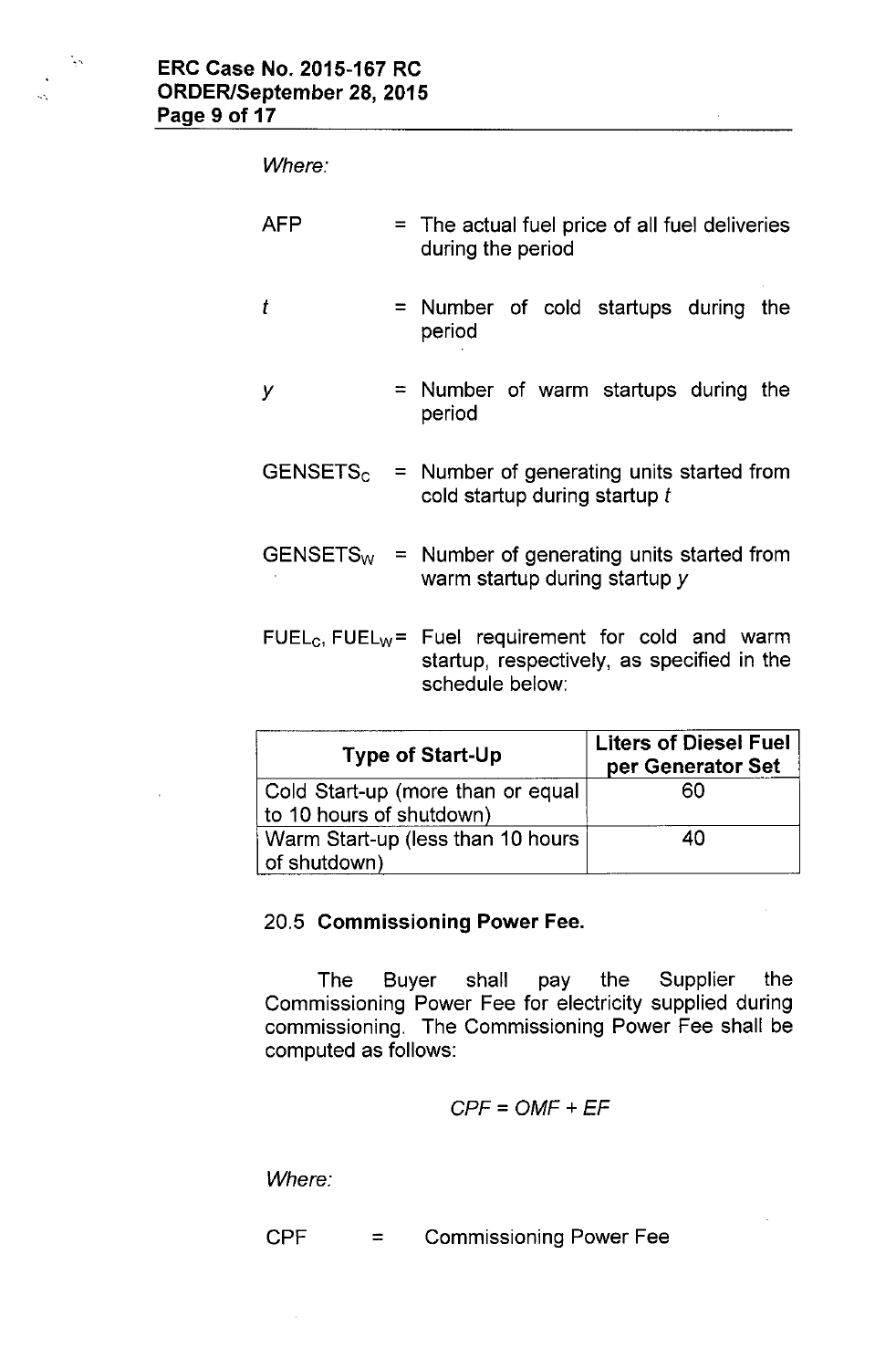- OMF  $=$ Operation & Maintenance Fee computed in accordance with Item 2 of this Schedule 1
- EF  $\equiv$ Energy Fee computed in accordance with Item 3 of this Schedule
- 20.6 For reference, a sample computation of the monthly payment is appended to the PSA;
- 20.7 **Basis for Indexation.** As indicated in the formulae above, the fees to be paid by CEPALCO are subject to monthly adjustments based on the foreign exchange rate for components representing foreigncurrency denominated costs, and on the actual price of fuel for the components representing fuel costs;

### 21. **Financial Aspects of the Project.**

- 21.1 **Project Cost and Operations and Maintenance Costs.** An explanation of the cost basis for the tariff under the PSA, including breakdowns of the first costs and the operations and maintenance costs is attached to the application as Annex "K";
- 21.2 **Project Funding.** The project will be funded entirely through equity, with a cost of capital of 13.59%;
- 22. **Fuel Supply.** For the fuel requirements of the Modular Power Station, MINERGY shall source fuel from the fuel supplier for its existing power plants. The said fuel supplier was previously selected through a competitive bidding process;
	- 22.1 It must be stressed that, in accordance with the relevant policy of the Commission, MINERGY shall derive no revenue whatsoever from the fuel supply;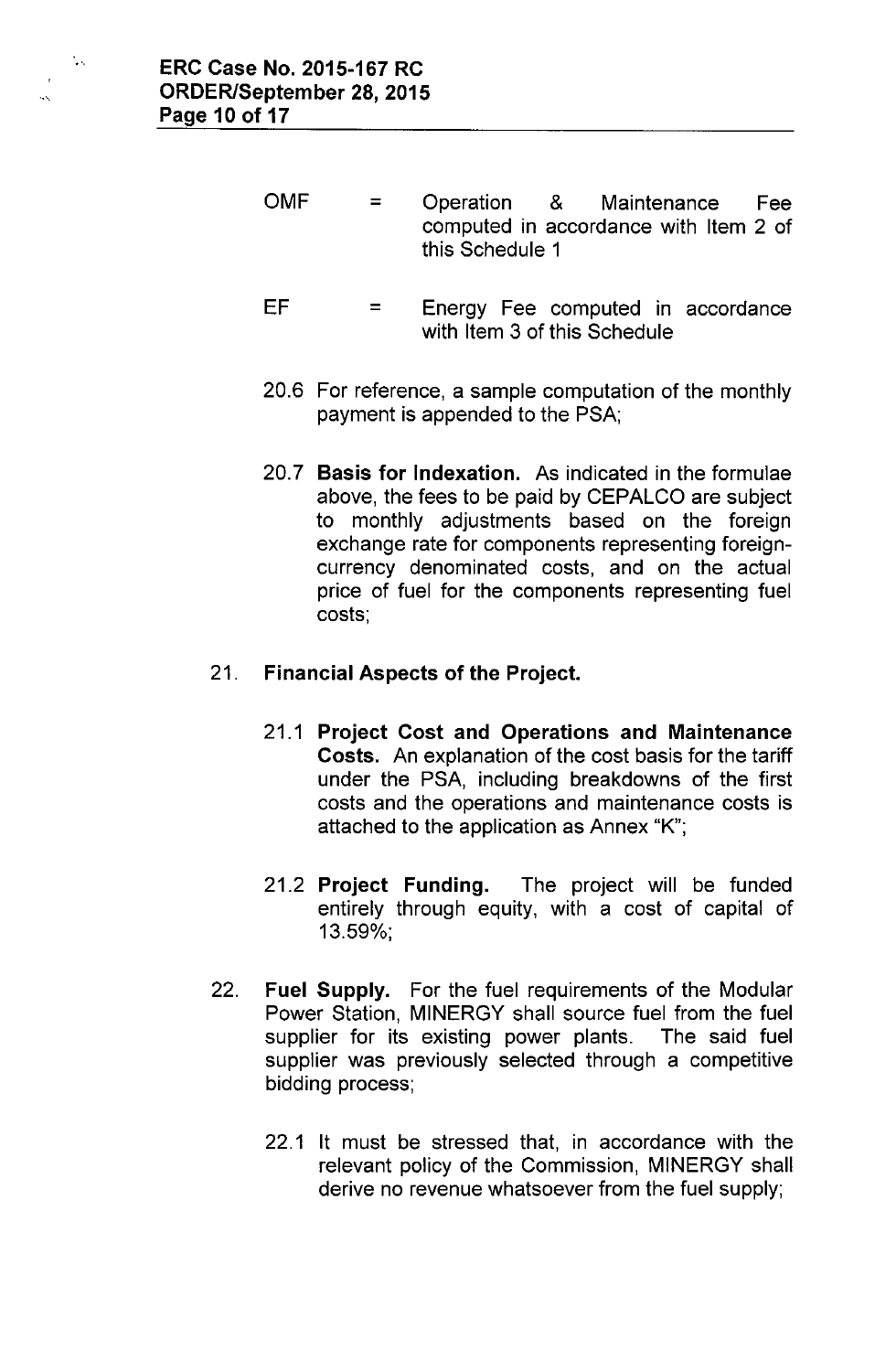认

- 23. Environmental Compliance Certificate (ECC). The Department of Environment and Natural Resources (DENR) issued ECC No. ECC-R10-1305-0107 for the Power Station. A copy of the said certificate is attached to the application as Annex "L";
- 24. The Department of Energy (DOE) Certification. MINERGY has requested the DOE for the issuance of a certification that the capacity of the Power Station is consistent with the latter's Power Development Plan (PPD). A copy of the said request is, likewise, attached to the application as Annex "M";
- 25. Certificate of Compliance (COC). The application for the issuance of a COC by the Commission for the Power Station is currently being processed;

### Rate Implication of the PSA

- 26. CEPALCO conducted an analysis using actual data from the July 2015 billing period in order to determine the impact of the implementation of the PSA on its generation costs. A copy of the said analysis is attached to the application as Annex "N";
- 27. The implementation of the PSA, which will significantly alleviate the power outages, will result in an upward adjustment of PhPO.221/kWh in the generation charge to be paid by CEPALCO's customers. Shown below is a summary of the said analysis:

|                                         |                               | <b>Without PSA</b>                  | <b>With PSA</b>                      |                                     |
|-----------------------------------------|-------------------------------|-------------------------------------|--------------------------------------|-------------------------------------|
| <b>Power Suppliers</b>                  | <b>Total kWh</b><br>Purchased | <b>Net Generation</b><br>Cost, Peso | <b>Total kWh</b><br><b>Purchased</b> | <b>Net Generation</b><br>Cost, Peso |
| <b>Existing Suppliers</b>               | 78,130,340                    | 307,203,578                         | 78,130,340                           | 302,955,911                         |
| MINERGY Modular<br><b>Power Station</b> |                               |                                     | 1,354,362                            | 27,071,276                          |
| <b>Total</b>                            | 78,130,340                    | 307,203,578 79,484,702              |                                      | 330,027,187                         |
| Generation<br>Ave.<br>Cost (P/kWh)      |                               | 3.9319                              |                                      | 4.1521                              |
| Rate<br>Impact<br>(PhP/kWh)             |                               |                                     |                                      | 0.2201                              |
| Avoided<br>Unserved<br>Energy (kWh)     |                               |                                     |                                      | 1,354,362                           |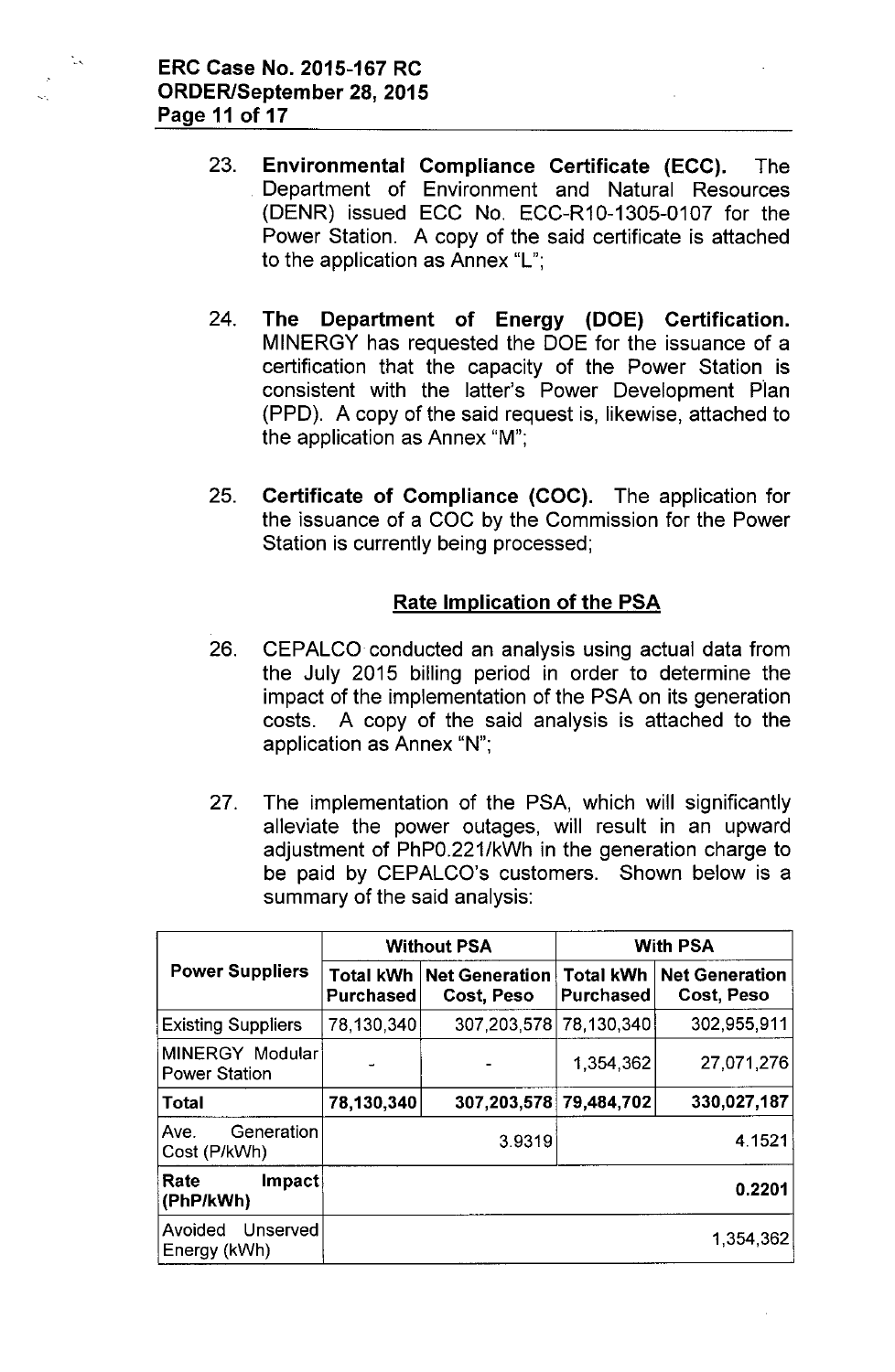Ñ.

Ŵ.

Assumptions:

- a. The generation costs of existing suppliers were based on the actual costs as billed for the July 2015 billing month. These are the same costs used in the computation of CEPALCO's generation charges for its August 2015 billing
- b. The generation cost of the Modular Power Station is computed based on the following:
	- i. Energy delivered is assumed equal to the average kWh curtailed and the de-loaded kWh by Interruptible Load Program participants for the billing month of July 2015. This is more or less equivalent to a 4-hour daily operation of the Modular Power **Station**
	- ii. Fuel cost is based on the diesel price of PhP35 per liter
- c. The generation cost of the Modular Power Station assumed no foreign exchange adjustment
- d. Any effect on transmission charges and any other component of the retail rate, e.g., system loss, were not considered
- e. Start-up costs and taxes were not included in the simulation

#### **Allegations in Support of the Motion for Provisional Authoritv**

- 28. As discussed above, CEPALCO's power supply is not sufficient to meet the power requirements of its franchise area. As a result, its customers have to endure as much as four (4) hours of daily rotational brownouts;
- 29. For instance, as explained above, CEPALCO has a projected peak demand of 177 MW from third quarter of 2015 to the end the year. However, its total contracted supply is only 166 MW;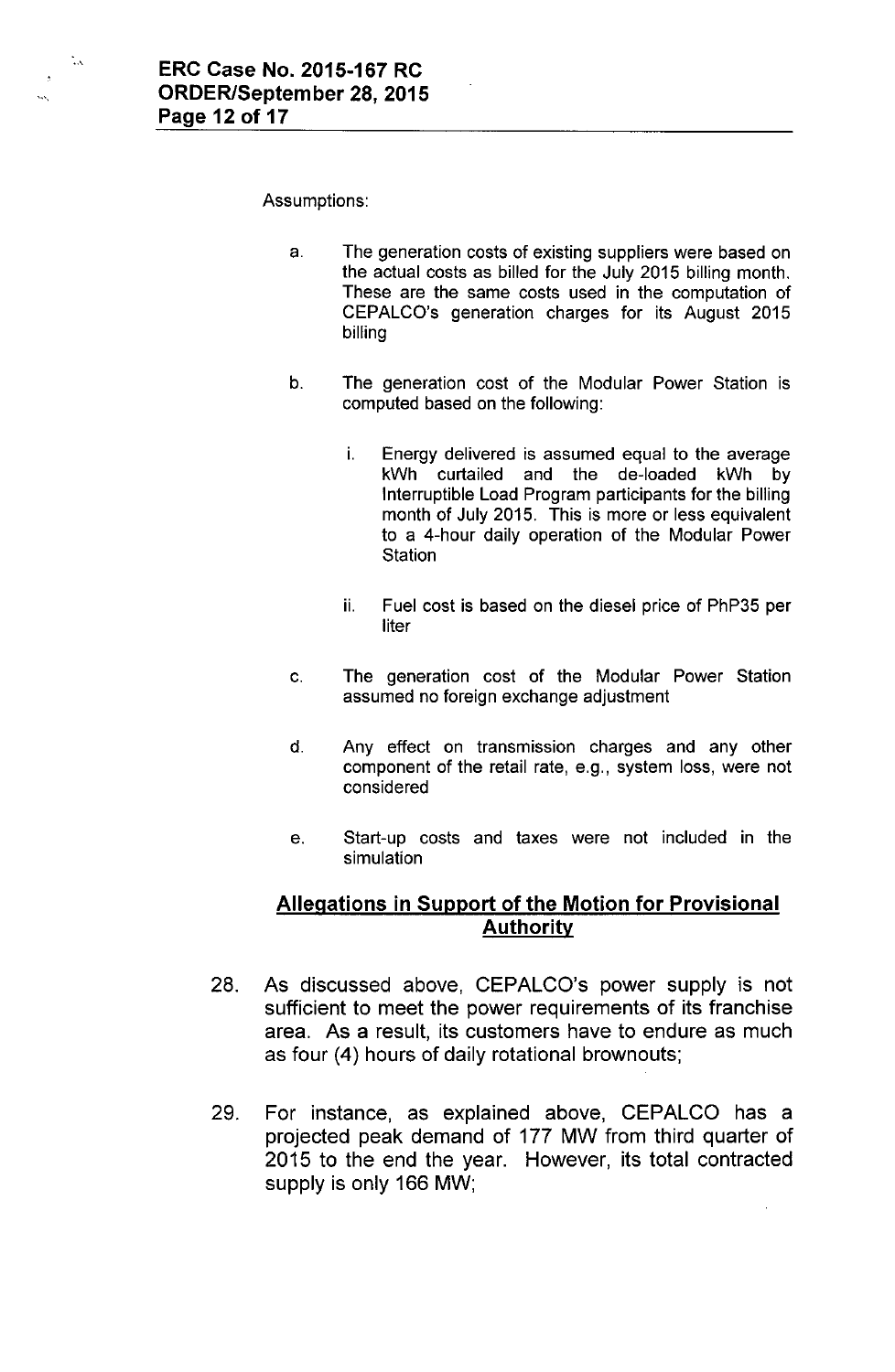ζk,

- 30. As the City of Cagayan de Oro is regional center and business hub of Northern Mindanao, the daily outages continue to cause significant disruption in commercial activity, not to mention considerable difficulties for all electricity consumers;
- 31. Taking into consideration the current power situation in CEPALCO's franchise area as well as its projected demand, it is imperative that it contracts for additional power supply that can be available at the soonest possible time;
- 32. CEPALCO's immediate need for additional power is best addressed by the leased modular diesel-fired generating sets under the PSA because of their immediate deployment capability. This solution has proven effective when similar projects were implemented by other generation companies for other distribution utilities in Mindanao to help alleviate power shortages in their respective franchise areas;
- 33. The immediate implementation of the PSA will significantly mitigate, if not entirely eliminate, the power outages in CEPALCO's franchise area;
- 34. In view of the foregoing, they move for the provisional approval of the application pursuant to Rule 14 of the Commission's Rules of Practice and Procedure. A copy of a sworn statement supporting the said motion is attached to the application as Annex "0";

#### **Prayer**

- 35. Thus, they pray, that the Commission:
	- 35.1 Immediately issue an Order provisionally approving the PSA subject of the application, as well as the generation rate and adjustment mechanisms indicated therein; and
	- 35.2 After due hearing, render judgment making such provisional approval permanent.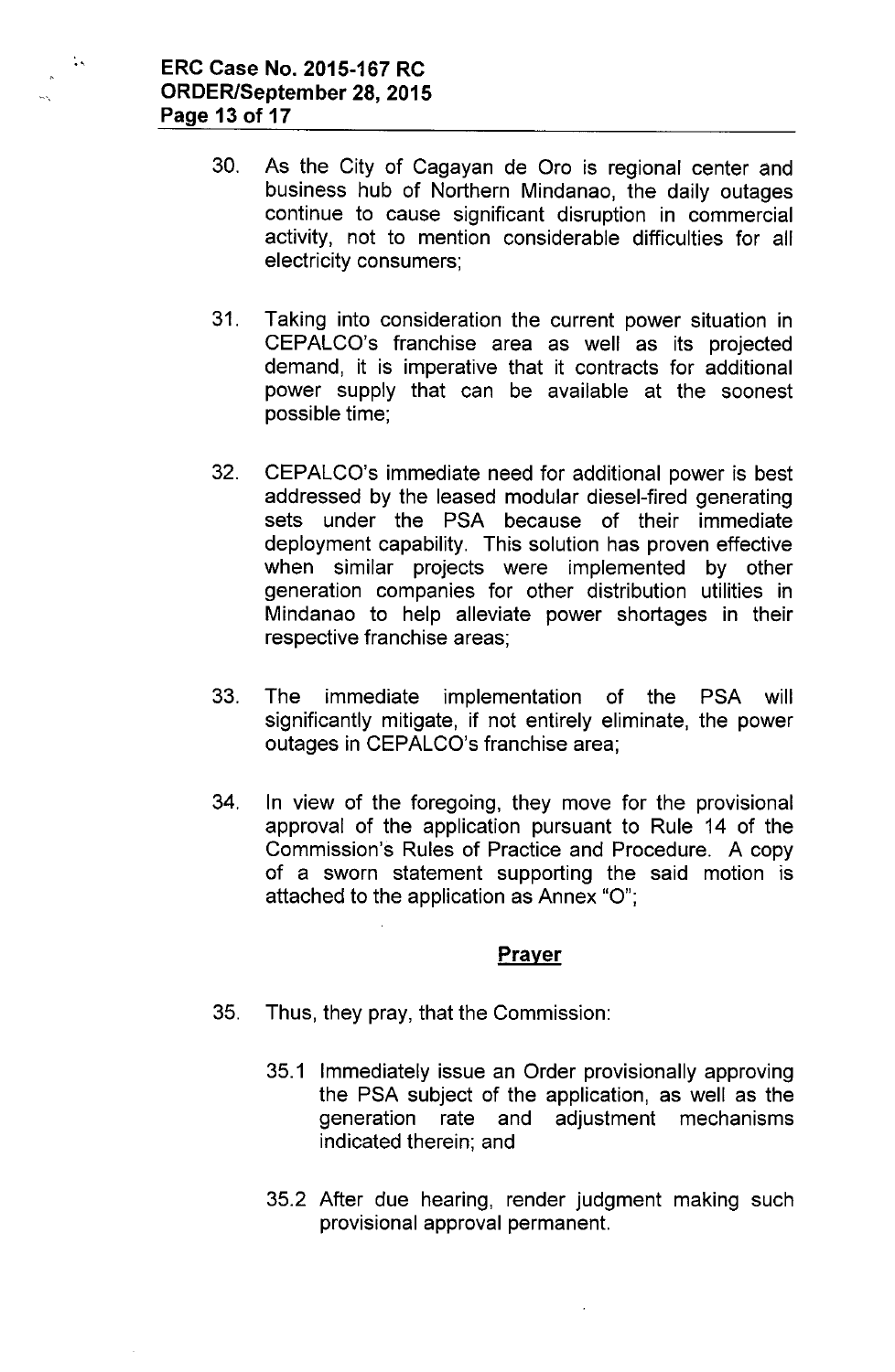Finding the said application to be sufficient in form and in substance with the required fees having been paid, the same is hereby set for jurisdictional hearing, expository presentation, pre-trial conference and evidentiary hearing on October 30, 2015 (Friday) at two o'clock in the afternoon (2:00 P.M.) at Function Room No.1, CEPALCO Administration Building, Masterson Avenue, Upper Balulang, Cagayan de Oro City.

CEPALCO and MINERGY are hereby directed to cause the publication of the attached Notice of Public Hearing, at their own expense, twice (2x) for two (2) successive weeks in two (2) newspapers of general circulation in the Philippines, with the date of the last publication to be made not later than ten (10) days before the date of the scheduled initial hearing. They are also directed to inform the customers within CEPALCO's franchise area, by any other means available and appropriate, of the filing of the instant application, their reasons therefor, and of the scheduled hearing thereon.

Let copies of the application, this Order and the attached Notice of Public Hearing be furnished the Office of the Solicitor General (OSG), the Commission on Audit (COA), and the Committees on Energy of both Houses of Congress. They are hereby requested, if they so desire, to send their duly authorized representatives at the scheduled hearing.

Likewise, let copies of this Order and the attached Notice of Public Hearing be furnished the Office of the Governor of the Province of Misamis Oriental and the Offices of the Mayors of the City and Municipalities within CEPALCO's franchise area for the appropriate posting thereof on their respective bulletin boards.

CEPALCO and MINERGY are hereby directed to furnish all those making requests therefor with copies of the application and its attachments, subject to reimbursement of reasonable photocopying costs.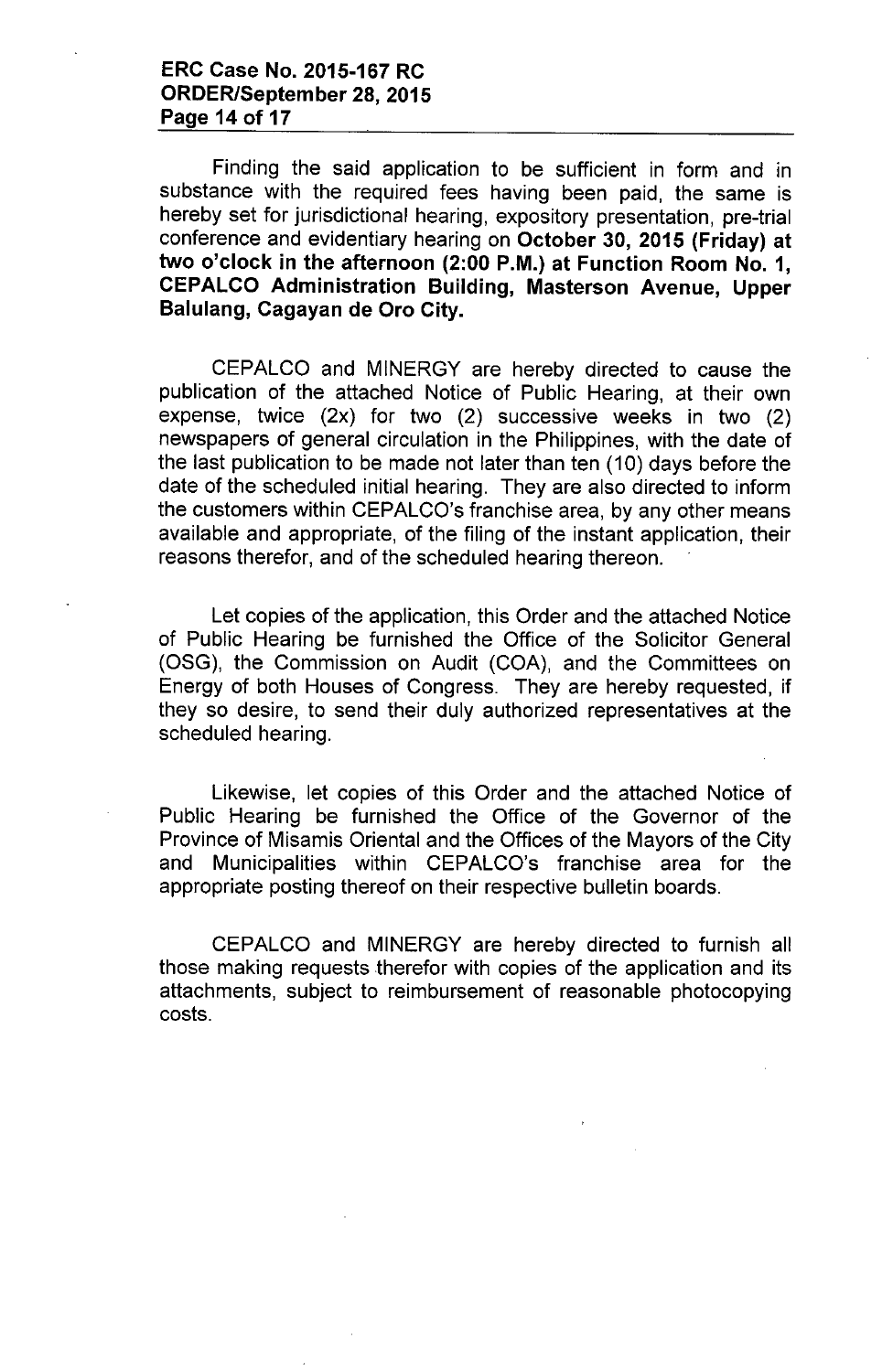**ERC Case No. 2015-167 RC ORDER/September** 28, **2015 Page 15 of 17**

 $\mathbb{Z}_k$ 

On the date of the initial hearing, CEPALCO and MINERGY must submit to the Commission their written Compliance with the jurisdictional requirements attaching therewith, methodically arranged and duly marked, the evidence on the actual posting and publication of the Notice of Public Hearing consisting of certifications issued to that effect, signed by the aforementioned Governor and Mayors or their duly authorized representatives, bearing the seals of their offices, and the affidavits of the Editors or Business Managers of the newspapers where the said Notice of Public Hearing were published together with the complete issues of the said newspapers, and such other proofs of compliance with the requirements of the Commission.

CEPALCO and MINERGY and all interested parties are directed to submit, at least five (5) days before the date of initial hearing and pre-trial conference, their respective Pre-trial Briefs containing, among others:

- a) A summary of admitted facts and proposed stipulation of facts;
- b) The issues to be tried or resolved;
- c) The documents or exhibits to be presented; stating the purposes and proposed markings therefore; and
- d) The number and names of the witnesses, with their written testimonies in an individual affidavit form, to be attached to the Pre-trial Brief.

Failure of CEPALCO and MINERGY to submit the required Pretrial Brief and Judicial Affidavits of their witnesses within the prescribed period shall be a ground for cancellation of the scheduled hearing, and the resetting of which shall be six (6) months from said date of cancellation.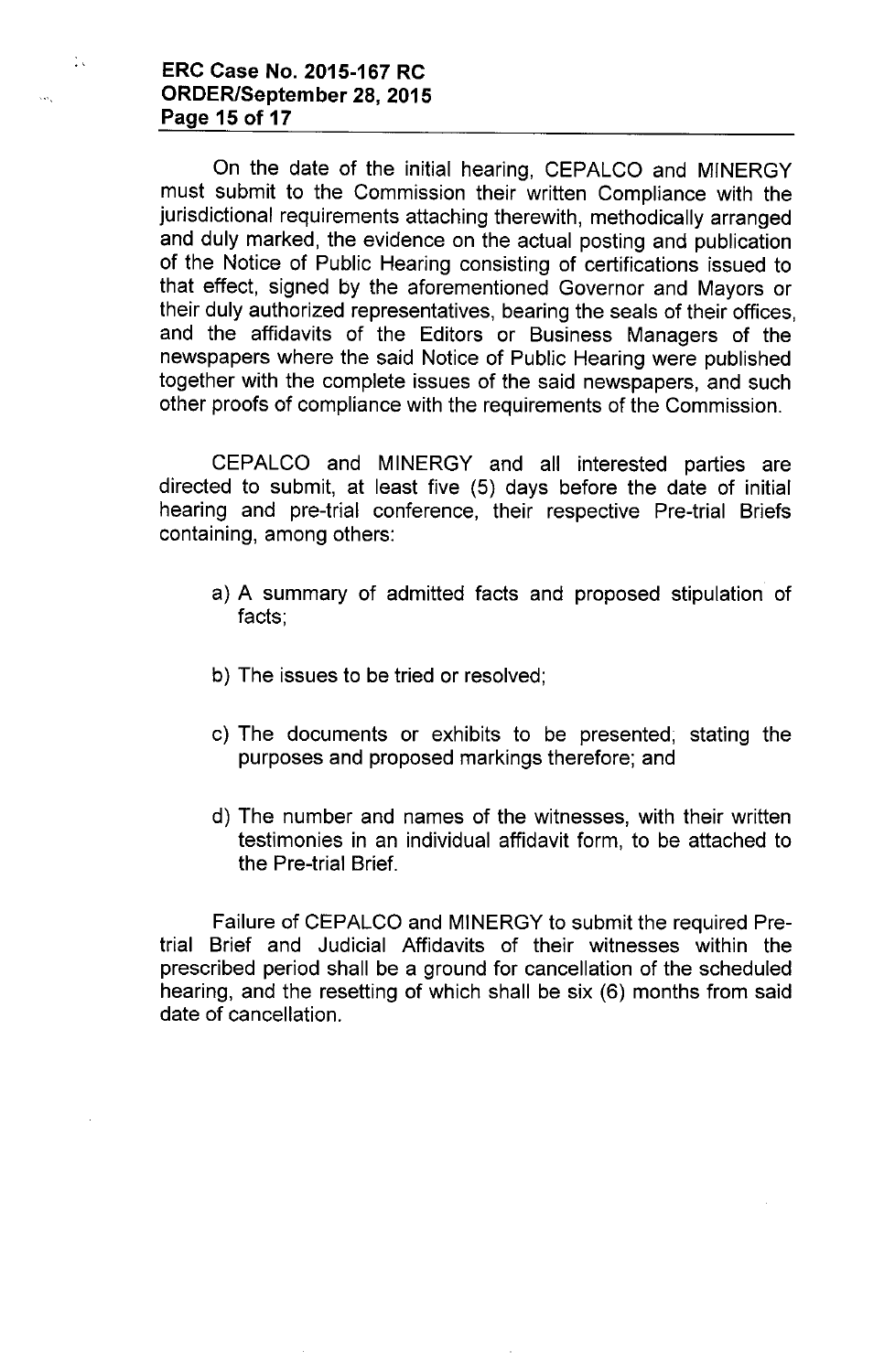.' ERC Case No. 2015-167 RC ORDER/September 28, 2015 Page 16 of 17

> As part of the pre-trial conference, CEPALCO and MINERGY must also be prepared to make an expository presentation of their application, aided by whatever communication medium that they may deem appropriate for the purpose, in order to put in plain words and explain, for the benefit of the customers and other concerned parties, what the application is all about and the reasons and justifications being cited in support thereof.

### SO ORDERED.

Pasig City, September 28, 2015.

FOR AND BY AUTHORITY OF THE COMMISSION:



rtm/CEPALCO&MINERGY/PSA/2015-167 RC/initial order